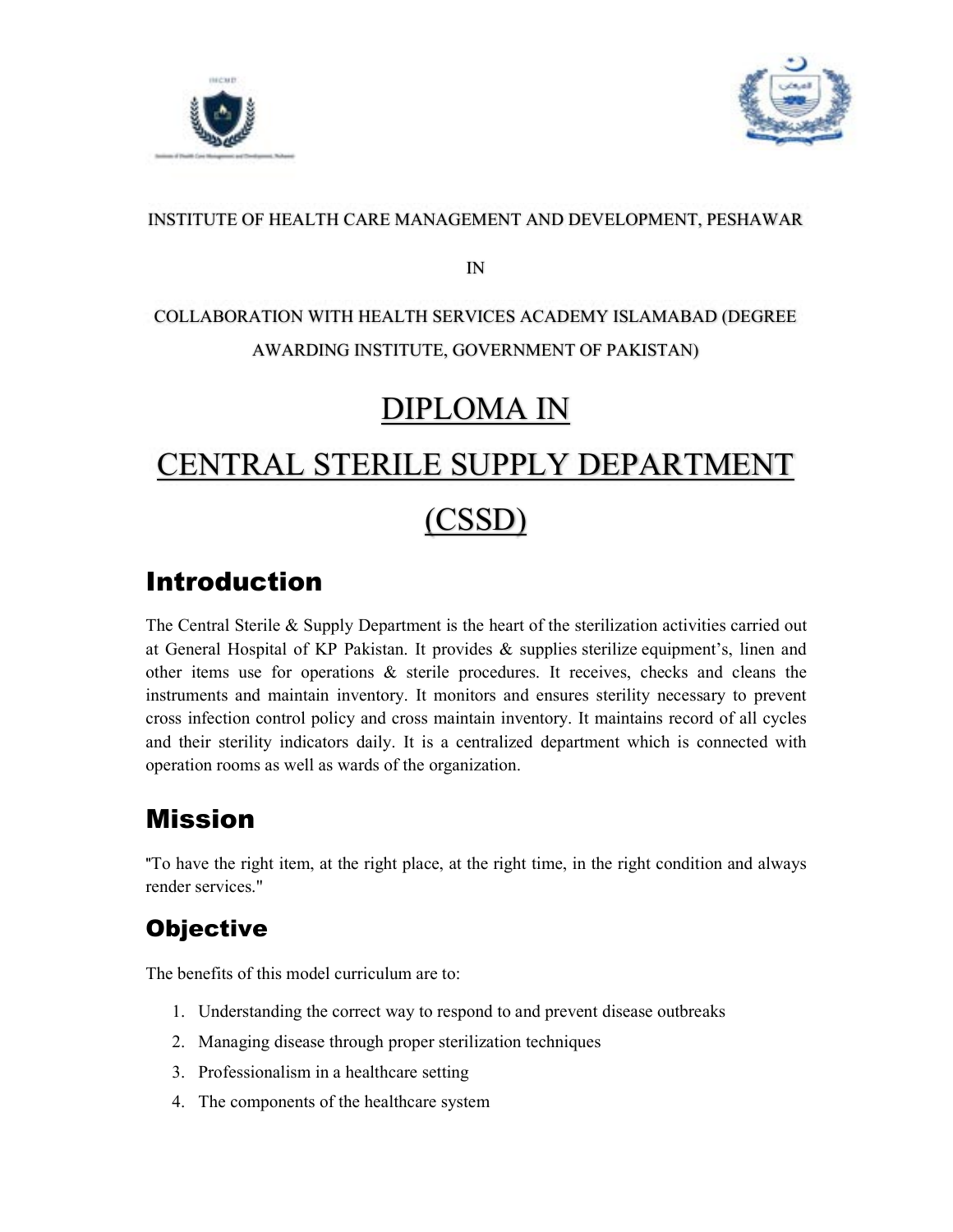



5. Safety standards necessary for sterilization

## PLAIN AND PRACTICE OF CSSD DIPLOMA COURSE Topics include:

- 1. Background knowledge of sterilization
- 2. Basics of sterilization
- 3. Coordination of central service staff and operating room staff
	- a. Sterilization
	- b. Disinfection
	- c. Cleaning
	- d. Contamination
	- e. Antisepsis
	- f. Antiseptic
	- g. Collection
	- h. Distribution
- 4. History of sterilization
- 5. Methods of disinfections
- 6. Methods of sterilizations
- 7. Types of indicators
- 8. CSSD DESIGN
- 9. CSSD FUNCTION AND LAYOUT
- 10. LOCATION OF CSSD
- 11. PERSONAL PROTECTIVE EQUIPMENTS FOR CSSD STAFF
- 12. CLEANING OF CSSD
- 13. DEALING WITH KNOWN INFECTIOUS CASES
- 14. CLEANING OF MEDICAL DEVICES
- 15. Zones of CSSD
	- a. Detailed of Soiled zone
	- b. Detailed of Clean zone
	- c. Detailed of Sterilize zone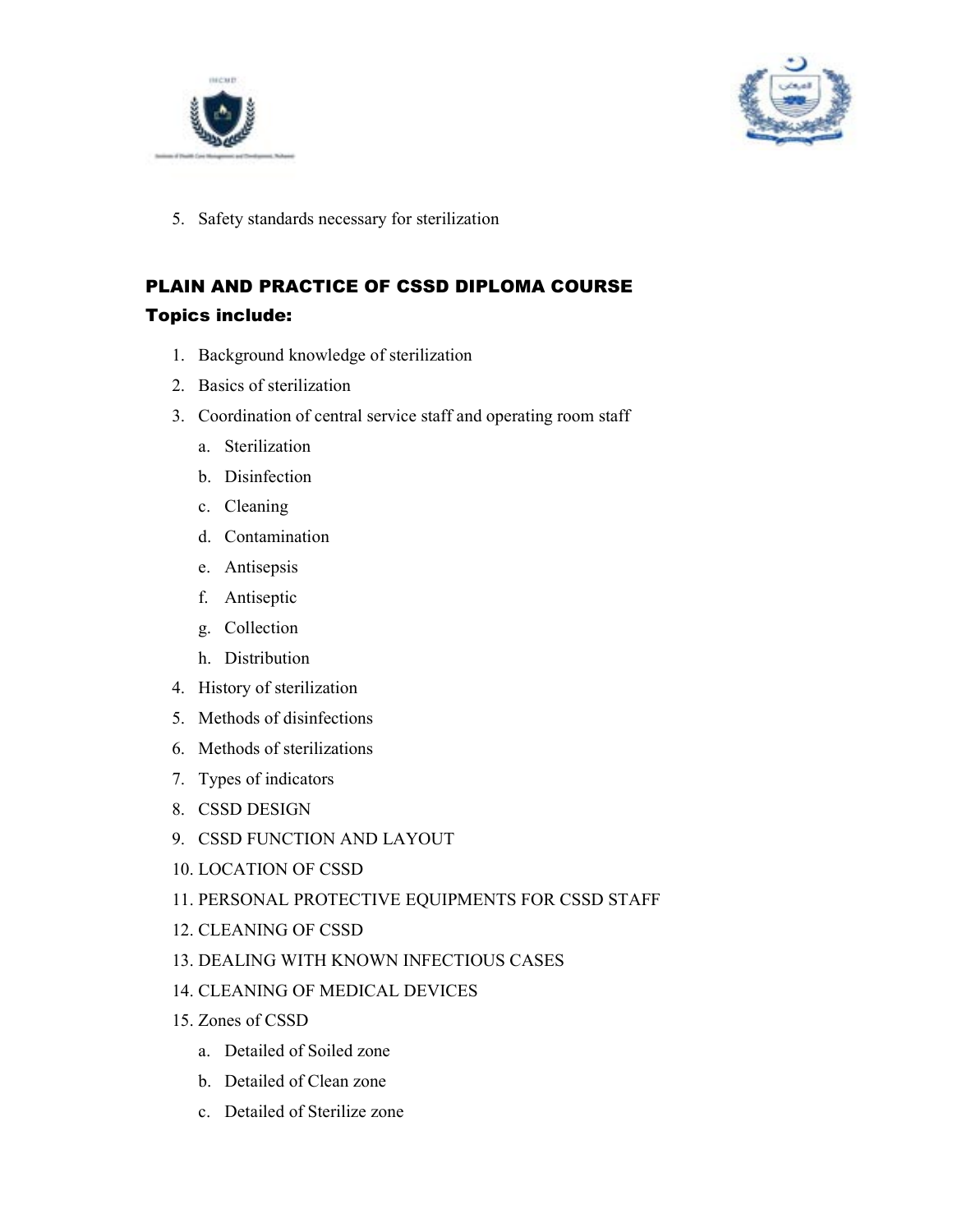



- 16. Manual cleaning
- 17. Instruction for manual cleaning
- 18. Washer-Sterilizer/Washer-Decontaminator
- 19. Ultrasonic Cleaning
- 20. Washer –sterlizer /washer decontaminator
- 21. Preparation of surgical instruments for procedure
- 22. Inspection of instruments (Inspecting and Testing)
- 23. Assembly of instruments
- 24. Packing of instruments
- 25. Instruction of clean zone
- 26. Steam sterlizer
	- a. Loading steam sterilizer
	- b. Unloading steam sterilizer
	- c. Monitoring steam sterilizer
	- d. Sterilization failure can be identified at a number of stages
- 27. Instructions for reprocessing reusable medical devices

#### PRACTICALs AND SKILLS

- 1. How to operate ultrasonic cleaner
- 2. How to prepare chemicals solutions
- 3. How to operate washer decontaminators
- 4. Instructions of different zones
- 5. How to operate advanced steam sterlizer
- 6. How to operate plasma sterlizer
- 7. Packing of surgical sets according to different procedures
- 8. Packing and storage of linen
- 9. Closed cart trolleys
- 10. Operation of mini or table tops autoclaves
- 11. Uses of seller machine
- 12. Uses of inspection table for paper wrapping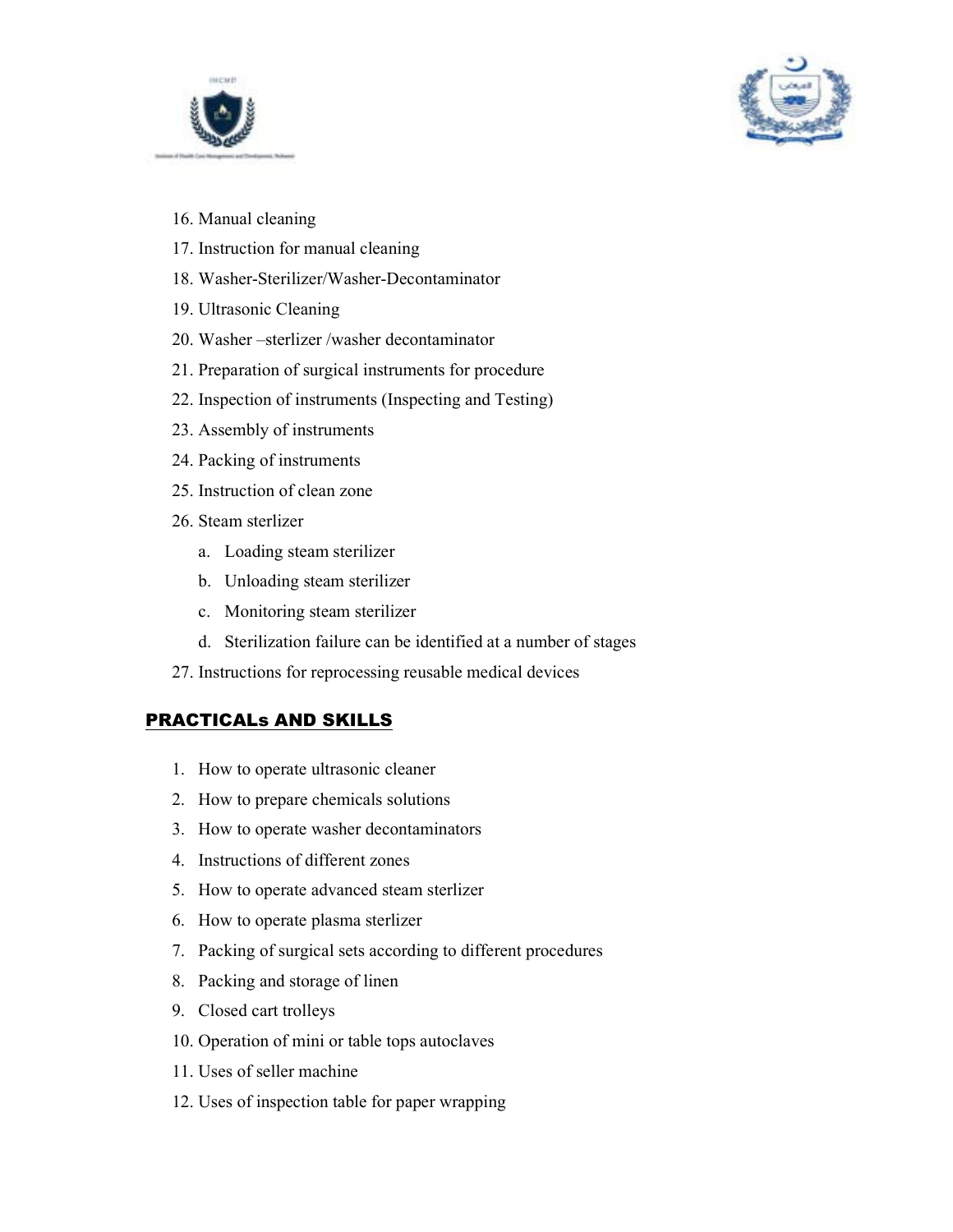



13. Monitoring steam sterilizer

### COURSE DURATIONS: 06 MONTHS

| <b>Title</b>              | <b>Central Sterile &amp; Supply Department (CSSD)</b> |  |  |
|---------------------------|-------------------------------------------------------|--|--|
| <b>Course Code</b>        | <b>CSSD110</b>                                        |  |  |
| <b>Credit Hours:</b>      | $3(2+1)$                                              |  |  |
| <b>Lectures</b>           | 32 (Each lecture will of one hour)                    |  |  |
| Practical:                | 16                                                    |  |  |
| <b>Total Credit hours</b> | 48                                                    |  |  |

## Teaching and Learning Method:

- a. Lectures
- b. Presentations
- c. Assignments
- d. Tutorials
- e. Class tests
- f. Midterm/final term

## Assessment and Test Schedule:

| <b>Assessment No.</b> | <b>Week</b>      | <b>Assignment</b>                | <b>Monthly Test</b>    | <b>Presentation</b> |
|-----------------------|------------------|----------------------------------|------------------------|---------------------|
| 1 <sup>st</sup>       | 4 <sup>th</sup>  | Assignment                       | <b>Assessment Test</b> |                     |
| $2^{nd}$              | 8 <sup>th</sup>  | Group Assignment Assessment Test |                        | Presentation- I     |
| 3 <sup>rd</sup>       | 12 <sup>th</sup> | Group Assignment Assessment Test |                        |                     |
| 4 <sup>th</sup>       | 16 <sup>th</sup> | Group Assignment Assessment Test |                        | Presentation-II     |

| S/no.                                                           | <b>Category</b>        | Percentage |
|-----------------------------------------------------------------|------------------------|------------|
|                                                                 | Attendance             | $5\%$      |
| 2. Assignment<br><b>Class Test</b><br><b>Class Presentation</b> |                        | $5\%$      |
| 3                                                               | Mid Term Examination   | 20%        |
|                                                                 | Final Term Examination | 70%        |